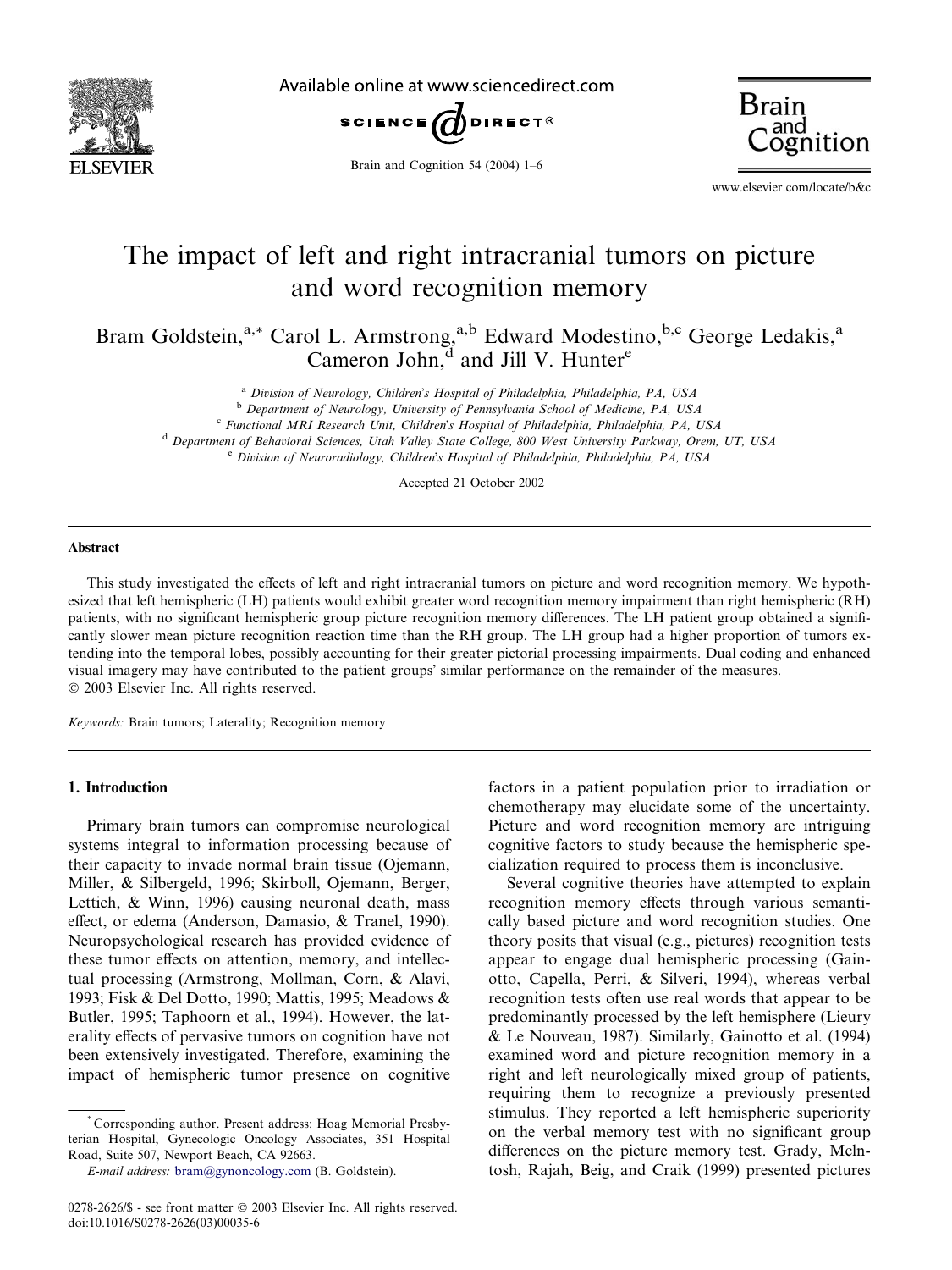or words to a normal control group during different encoding conditions and measured their regional blood flow using PET.

During the multiple conditions, there was bilateral activation throughout the presentations of pictures, although it was more pronounced in the right hemisphere. Although visual field studies by Lupker and Sanders (1982) have suggested that the right and left hemispheres are nearly equal in capacity for processing pictorial stimuli, there have also been specific hemispheric differences illustrated in word and picture recognition studies.

Whitehouse (1981) demonstrated that left hemisphere brain-damaged patients were impaired on verbal memory and right hemisphere patients were impaired on pictorial memory tasks. Additional studies have found greater right hemisphere activation associated with picture, but not word, encoding in the medial temporal lobe (Kohler, Moscovitch, Winocurm, & Mclntosh, 2000; Martin, Wiggs, & Weisberg, 1997). These studies suggest that verbal recognition memory is almost exclusively associated with the left hemisphere because of its association with linguistic processing, whereas picture memory is processed bilaterally.

Based on the findings of prior research, our study attempted to address the primary question: Can we identify specific hemispheric processing differences for pictures and words? From this, we have formulated two hypotheses: (1) since picture encoding may require bilateral processing (both verbal and visual), there will be no hemispheric differences on picture recognition memory in brain tumor patients; (2) since word recognition requires greater linguistic encoding (verbal or lexical representation), left hemispheric lesions will disrupt word recognition memory more than right hemispheric lesions.

### 2. Method

#### 2.1. Participants

All subjects (males  $= 14$ , females  $= 15$ ) were righthanded adults, who were being treated for primary lowgrade gliomas at the University of Pennsylvania Cancer Center or the Thomas Jefferson University Bodine Cancer Center. Patients were administered both recognition memory tests approximately 6 weeks post-surgery (although not all patients had surgery) and prior to irradiation and chemotherapy. The extent of edema is less pronounced in low-grade brain tumors compared to malignant brain tumors (Greenberg, Chandler, & Sandier, 1999), so the impact from edema was presumably mitigated by delaying the testing 6 weeks to accommodate post-surgical recovery. Surgery consisted of gross total resection  $(42%)$ , partial resection  $(0%)$ ,

biopsy  $(16\%)$ , or none  $(42\%)$  for the left hemisphere group and gross total resection (76%), partial resection  $(12\%)$ , biopsy  $(6\%)$ , or none  $(6\%)$  for the right hemisphere group. None of the patients had tumor growth for at least 6 months following their evaluation, as demonstrated by MRI. The mean age of the patients was 41.20 years  $(SD = 12.85)$  and mean educational attainment was  $16.10$  years  $(SD = 2.38)$ . Twenty-two normal controls (NC; males  $= 8$ , females  $= 14$ ) were compared to the patient population. The NC consisted of patient's family members and volunteers from the two hospitals. They were grouped together and used throughout all of the analyses. The mean age of the NC group was 39.45 ( $SD = 16.29$ ) and mean educational attainment was  $16.23$  (SD = 2.49). On major demographic variables (education and age), the two samples appear to be similar.

The tumor characteristics of the patients are illustrated in Table 1. Inclusion criteria were age between 18 and 69 years, low tumor grade, and supratentorial location. Tumor grading was based on pathology reports or neuroradiologic findings. Exclusionary criteria were extensive neuropsychological impairment, major

Clinical characteristics of brain tumor patients

| Tumor location                        | Tumor type          |
|---------------------------------------|---------------------|
| Left hemispheric tumors $(n = 12)$    |                     |
| Temporal                              | Non-specific glioma |
| Temporal                              | Astrocytoma         |
| Temporo-parietal                      | Astrocytoma         |
| Temporo-parietal                      | Non-specific glioma |
| Frontal                               | Mixed glioma        |
| Frontal                               | Astrocytoma         |
| Fronto-temporal                       | Astrocytoma         |
| Fronto-temporal                       | Oligodendroglioma   |
| Parietal                              | Astrocytoma         |
| Parietal                              | Non-specific glioma |
| Parietal                              | Ependymoma          |
| Parieto-occipital                     | Oligodendroglioma   |
| Right hemispheric tumors ( $n = 17$ ) |                     |
| Temporal                              | Ganglioglioma       |
| Temporal                              | Non-specific glioma |
| Temporo-parietal                      | Pleomorphic         |
|                                       | Xanthoastrocytoma   |
| Temporo-parietal                      | Pleomorphic         |
|                                       | Xanthoastrocytoma   |
| Frontal                               | Astrocytoma         |
| Frontal                               | Astrocytoma         |
| Frontal                               | Astrocytoma         |
| Frontal                               | Astrocytoma         |
| Frontal                               | Oligodendroglioma   |
| Frontal                               | Non-specific glioma |
| Frontal                               | Oligodendroglioma   |
| Frontal                               | Oligodendroglioma   |
| Fronto-parietal                       | Oligodendroglioma   |
| Parietal                              | Oligodendroglioma   |
| Parietal                              | Astrocytoma         |
| Parietal                              | Ependymoma          |
| Parietal                              | Astrocytoma         |